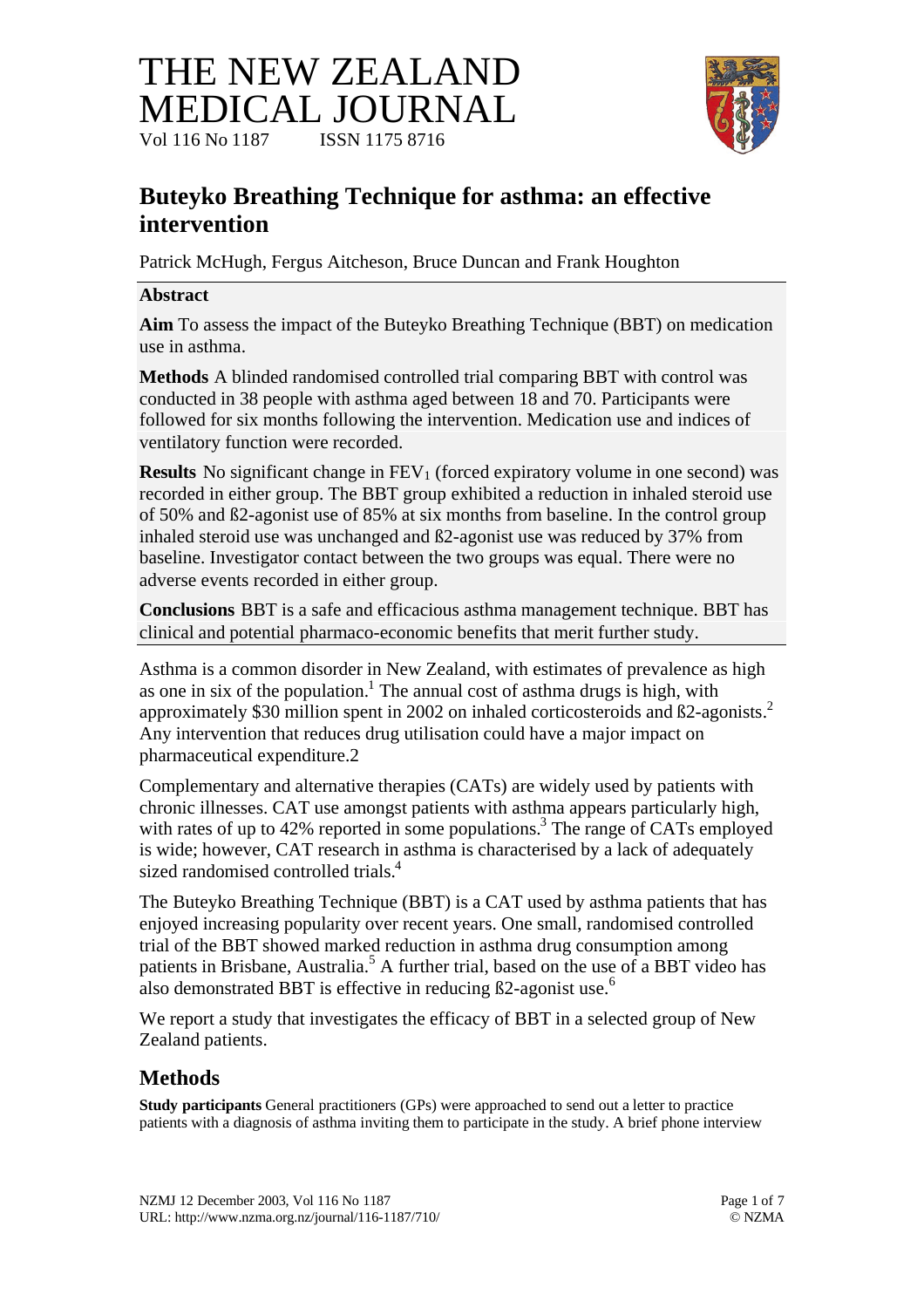was conducted, following which respondents were then booked for a pre-run-in interview where appropriate.

Respondents were eligible for inclusion if they were between 18 and 70 years old, previously diagnosed with asthma by their GP, and using moderate to high doses of medication for asthma. For the purposes of this study, asthma was defined as a history of variable difficulty in breathing with wheeze or chest tightness, and improvement after the use of a ß2-agonist. A 'moderate to high' dose was defined as at least 1400 mcg of short-acting ß2-agonist weekly (or equivalent long-acting ß2-agonist) and/or significant use of inhaled steroid medication (1400 mcg of beclomethasone or equivalent per week). This was measured over the last week of the run-in period. Dose equivalence was calculated as follows: 100 mcg of salbutamol = 25 mcg of salmeterol, and 100 mcg of beclomethasone = 100 mcg budesonide =  $50 \text{ meg of fluticasone}^6$ .

Respondents were ineligible if they had experienced a change in inhaled steroid dose or used oral steroids during the four-week run-in period. Prior instruction in BBT or a significant unstable medical condition were also exclusion criteria.

Sample size calculation was based around the observed differences in medication use in the Brisbane study.<sup>5</sup> This indicated a requirement for approximately 20 participants in each group to demonstrate a statistically significant reduction in medication dosage, at a 95% confidence interval (CI) and 80% power to demonstrate such a difference.

The study had received prior approval by the Tairawhiti Regional Ethics Committee. Informed consent was obtained for all participants.

**Intervention** Participants were paired on the basis of severity of asthma. They were then randomised to either Buteyko or control group using a computer-generated list. Trial participants were blinded as to whether they had been assigned to the treatment or control group. Investigators involved in pulmonary function testing and other outcome assessments were blinded as to treatment assignment as were investigators who contacted participants during the study to advise re drug dosing.

Trial participants underwent training simultaneously in two separate groups. Teaching occurred over seven days with each session lasting 60–90 minutes. Participants were informed the trial involved two different forms of asthma education, both of which were thought to be useful in reducing reliance on medication and improving control of asthma.

A representative of the Buteyko Institute of Breathing and Health (BIBH), following their usual teaching practices, taught the BBT. BBT consisted of a series of exercises promoting hypoventilation. Control training consisted of general asthma education and relaxation techniques, as currently used by Gisborne Hospital.

The tutors contacted participants in both groups one week after conclusion of the final teaching session. Participants were instructed to contact their tutor thereafter whenever they wished. If contact occurred, the matched participant in the other treatment group was telephoned by their tutor to control for frequency of contact.

**Outcome measures** Over a four-week run-in period participants completed a diary card recording symptom scores  $(0 = no$  symptoms,  $3 = maximal$  symptoms) and daily use of asthma medication. Fourweek diary cards were also completed prior to the six-week, three-month and six-month assessments. Baseline spirometry was performed at the end of the run-in period and repeated at the three-month and six-month assessments.

Participants were seen for review six weeks into the trial. Medication use was reviewed and where appropriate advice was given to adjust dosages. At every contact, participants were reminded to use ß2 agonist only when symptomatic. After the six-week review, all participants were contacted where possible by phone every three weeks, medication reviewed and appropriate advice given. Dosage reduction protocol described in the Brisbane trial was utilised.<sup>5</sup>

#### **Results**

**Participants** Nineteen GPs agreed to send out letters to patients with asthma registered with their practices. There were 64 respondents to the letter of which 51 met initial inclusion criteria. Subsequent to a face-to-face interview, two were excluded due to having unstable medical conditions, six were excluded for insufficient medication/treatment use during run-in and five were excluded after using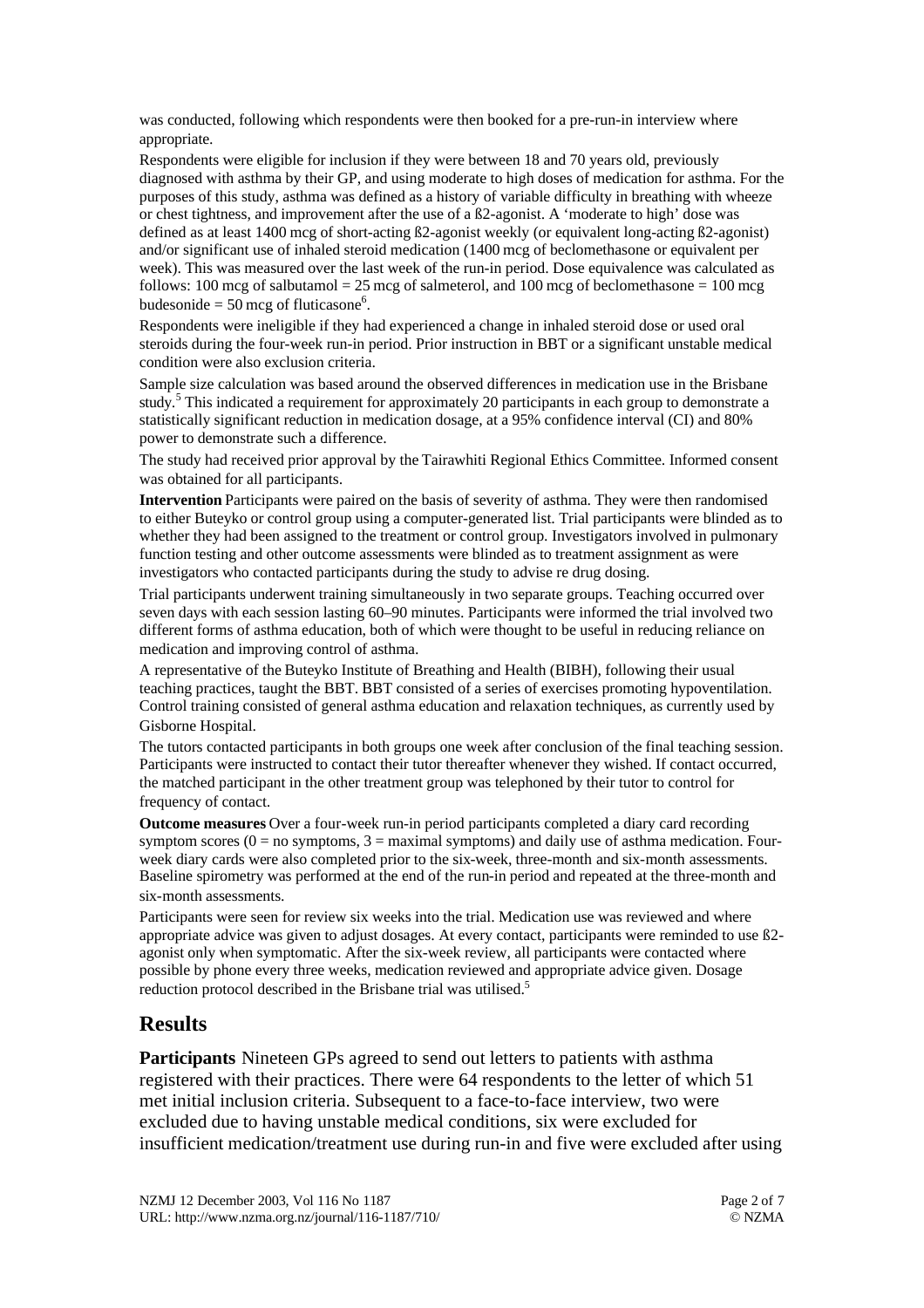oral steroids during run-in. After the run-in period, 38 participants were allocated equally between each group. Four withdrew after allocation and prior to completion of the teaching, leaving 34 available for evaluation.

Demographic characteristics, smoking status, medication use, asthma symptom score and asthma severity at baseline are indicated in Table 1. There were no significant differences between the BBT group and the control group on the basis of age, asthma symptom score, ß2-agonist dose or inhaled steroid dose. The BBT group had a significantly lower percentage predicted  $FEV_1$  at end of run-in (p = 0.038).

#### **Table 1. Characteristics of participants at end of run-in period**

|                                                                      | <b>BBT</b> group | <b>Control</b>  |
|----------------------------------------------------------------------|------------------|-----------------|
|                                                                      | $(n = 17)$       | group           |
|                                                                      |                  | $(n = 17)$      |
| Gender (male:female)                                                 | 4:13             | 4:13            |
| Mean age (range)                                                     | $48.8(24-69)$    | $44.0(18-66)$   |
| Non-smokers: ever smokers                                            | 11:6             | 12:5            |
| Mean daily adjusted B2-agonist dose (expressed in mcg equiv B2-      | $496 + - 519$    | $386 + - 399$   |
| agonist $+/-$ SD)                                                    |                  |                 |
| Mean daily adjusted inhaled steroid dose (expressed in mcg $+/-$ SD) | $909 + - 881$    | $896 + -502$    |
| Mean daily symptom score $+/-$ SD                                    | $1.08 + -0.42$   | $0.99 + - 0.50$ |
| $(0 = no$ symptoms, $3 =$ maximum symptoms)                          |                  |                 |
| % predicted $FEV_1 +/- SD$                                           | $70.8 + - 16.3$  | $82.7 + - 16.2$ |

**ß2-agonist use** Figure 1 illustrates ß2-agonist use by group.

**Figure 1. ß2-agonist use by group (with 95% CI)**

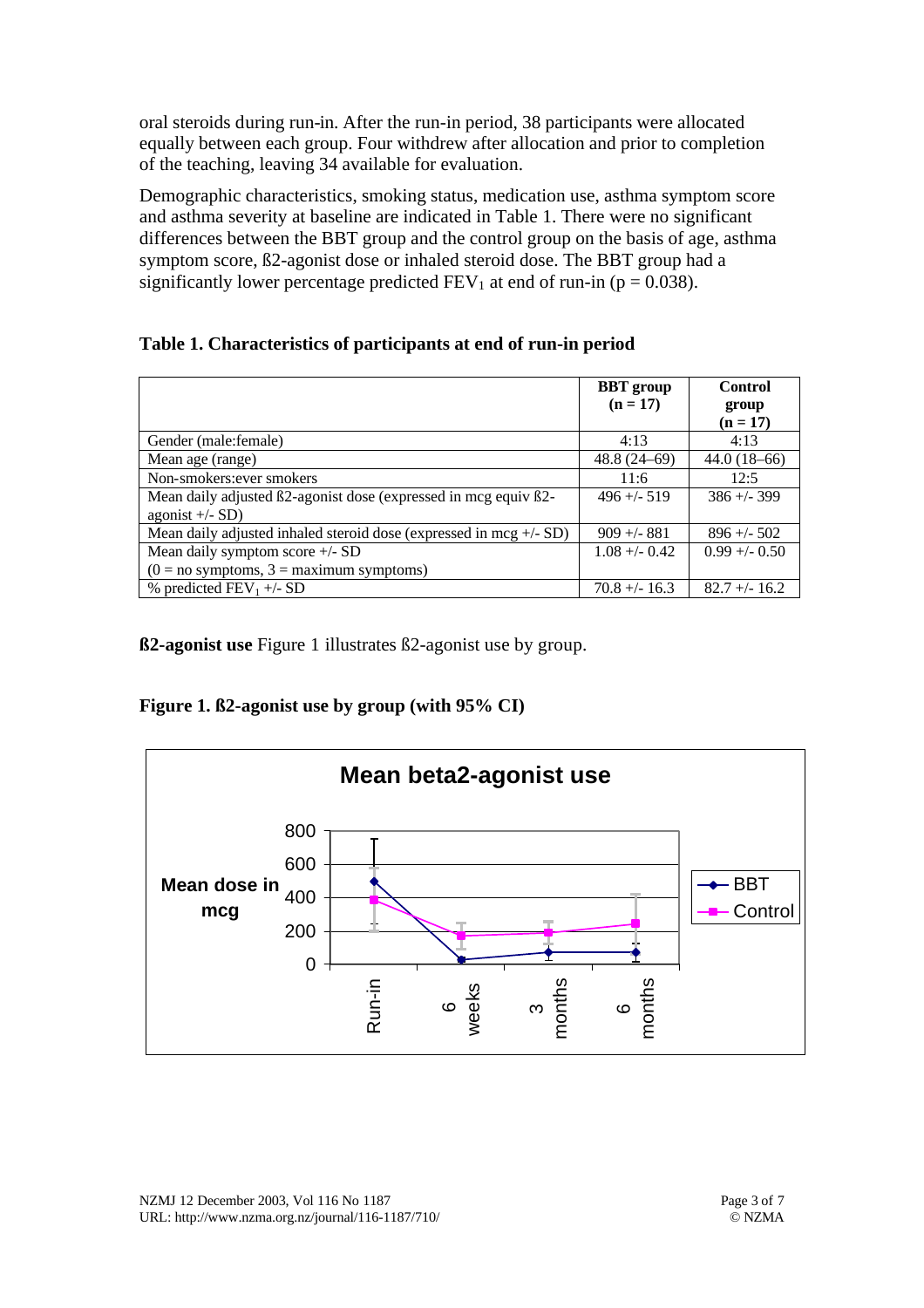At baseline, there was no significant difference in mean ß2-agonist use between BBT and control. At six weeks, both groups showed significant reduction in ß2-agonist usage from baseline (BBT  $p = 0.001$ ; control  $p = 0.020$ ). The reduction in usage in the BBT group was greater than that in the control at six weeks (BBT 94% reduction, control 56% reduction,  $p = 0.001$ ) and three months (BBT 86% reduction, control 51% reduction,  $p = 0.007$ ); however, by six months the difference was no longer statistically significant (BBT 85% reduction, control 37% reduction,  $p = 0.102$ ).

**Inhaled steroid use** Figure 2 illustrates inhaled steroid use for the two groups.



### **Figure 2. Inhaled steroid use by group (with 95% CI)**

Mean inhaled steroid use was the same at baseline for both groups. At six weeks (BBT 34% reduction, control 10% increase,  $p = 0.032$ ), three months (BBT 36%) reduction, control 2% increase,  $p = 0.011$ ) and six months (BBT 50% reduction, control 1% increase,  $p = 0.003$ ), there was a significant reduction in inhaled steroid use in the BBT group that was not observed in the control group.

**Percentage predicted FEV<sub>1</sub>** Percentage predicted FEV<sub>1</sub> for both groups is illustrated in Figure 3.

Percentage predicted  $FEV_1$  was statistically significantly lower in the BBT group at end of run-in. This difference became non-significant at three months and six months. There was no significant change in percentage predicted  $FEV<sub>1</sub>$  in either group during the study.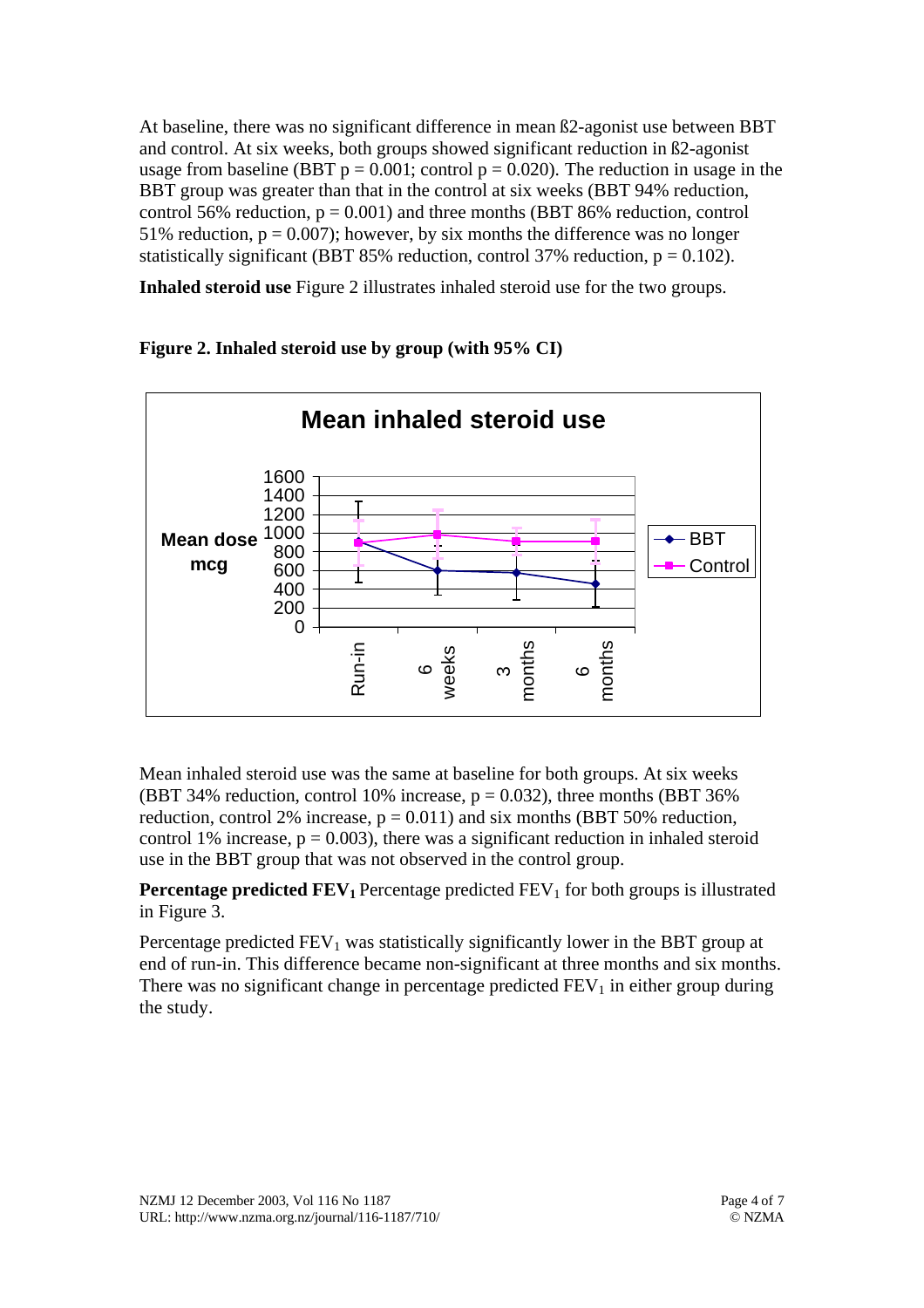

**Figure 3. Percentage predicted FEV1 by group (with 95% CI)**

**Adverse events** There were no admissions to hospital or attendances at ED for any participants in the trial during the trial or during the 12-month period following completion of the study. Three control and two BBT subjects received short courses of prednisone during the six months of the post-instruction trial period.

**Phone contacts** The instructor contacted all participants once one week after completion of the intervention. After completion of instruction, only three patientinitiated contacts were recorded; two from BBT group participants and one from a control group participant. On these occasions, the matched-pair partner of the participant was contacted by their instructor. Phone contacts between participants and their respective tutors and between participants and the investigators were the same for the BBT and the control groups.

## **Discussion**

This study broadly replicates the findings of Bowler et al.<sup>5</sup> BBT as taught by a member of BIBH was observed to produce a large clinically significant reduction in ß2-agonist and inhaled steroid use without negative impact on measures of lung function and with no apparent adverse effects.

The study by Bowler et al demonstrated inhaled steroid reduction of 49% for the BBT group and  $0\%$  for the control group at three months.<sup>5</sup> The current study exhibited inhaled steroid reduction of 50% in the BBT group and a 1% increase for the control group at six months.

With regards ß2-agonist use, Bowler et al demonstrated a 95% reduction in the BBT group and a 7% reduction in the control group at three months. Our study showed a reduction of 85% in the BBT group and a reduction of 37% in the control group at six months. The magnitude of effect in both studies was remarkably similar.

The experimental design of this trial controlled for the inequality of investigator contact, which was criticised in commentary on the Brisbane trial.<sup>7,8</sup> In the current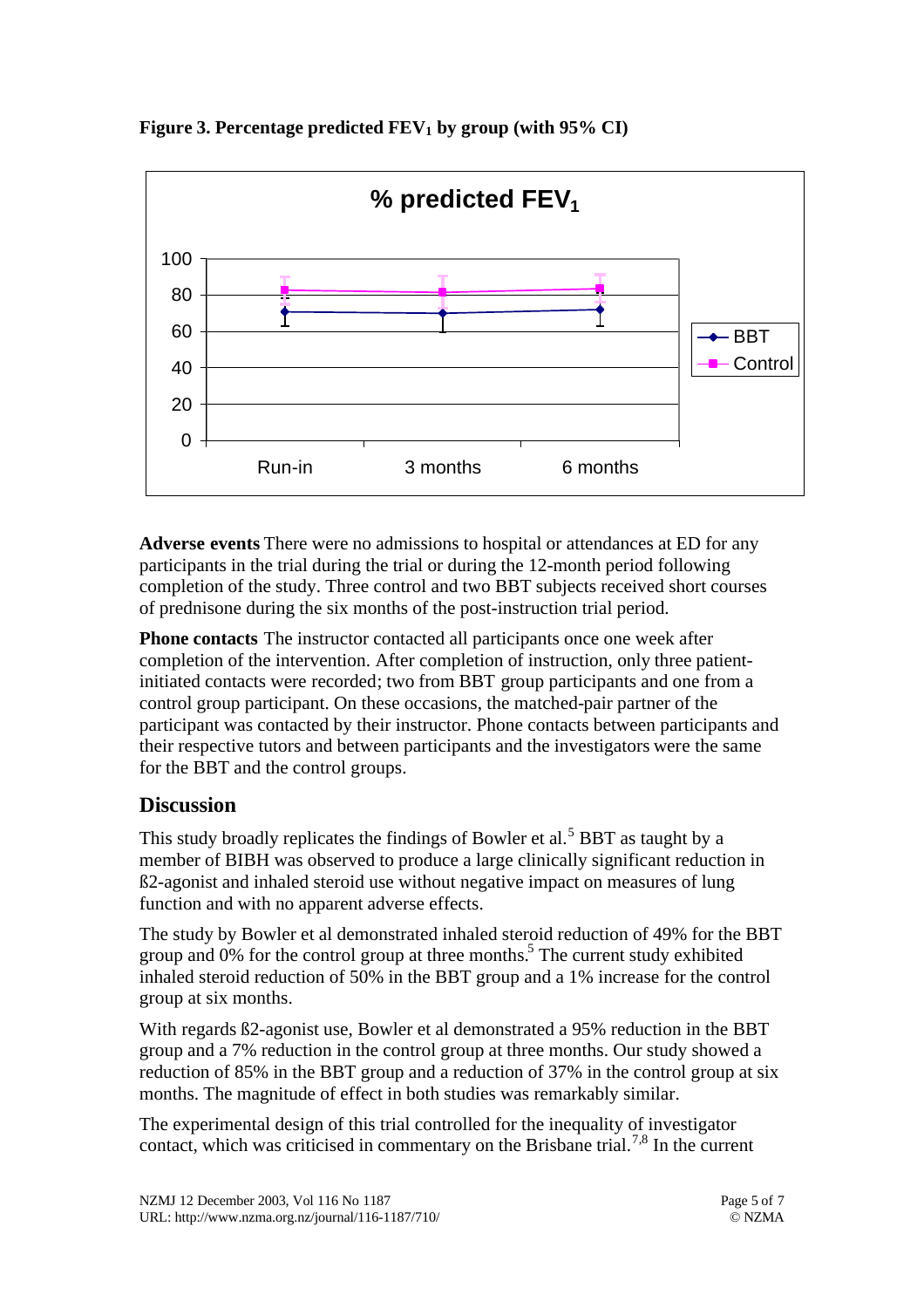trial post-intervention phone contact in both BBT and control group by the tutor was minimal and equal. The similarity in results between the two trials suggests that factors other than contact bias were operating to produce the observed results. It is noteworthy that the dose reductions observed in this investigation were durable, persisting up to six months post-intervention. This represents the longest follow up yet reported of a BBT intervention.

There is no universally accepted diagnostic criterion for the diagnosis of asthma.<sup>9</sup> Therefore patients with a GP-assigned diagnosis of asthma with a confirmed background of variable difficulty in breathing and symptomatic relief following ß2 agonist use were chosen, as they form a valid and relevant study population.<sup>10</sup> Within this group of patients there may be considerable heterogeneity, including patients whose primary problem may be dysfunctional breathing.<sup>11</sup>

Although investigators were blinded to treatment assignment, the use of the term Buteyko was allowed with participants assigned to that group. This is in contrast to the practice of Bowler et al, although in that study participants were aware at recruitment that the trial was a trial of BBT.<sup>5</sup> It was considered that use of the term would not unduly bias results, and was preferable to unrealistic efforts to maintain complete blinding.

The ability to produce marked reductions in asthma-drug utilisation suggests that the pharmaco-economic implications of BBT merit further study. Clarification of the mechanism(s) underlying the effectiveness of BBT is a further goal,  $12$  given that BBT appears to represent a safe, efficacious alternative for the management of asthma.

**Author information:** Patrick McHugh, Clinical Director, Emergency Department, Gisborne Hospital; Fergus Aitcheson, Consultant Physician, Gisborne Hospital; Bruce Duncan, Medical Director, Tairawhiti District Health, New Zealand; Frank Houghton, Health Geographer, Department of Public Health, Mid-Western Health Board, Limerick, Ireland

**Acknowledgements:** This study was funded by grants from White Cross Group and the Tairawhiti Therapeutics and Arts Trust. Thanks to Glenn Smith for teaching the control group, BIBH for providing an instructor (Russell Stark) for teaching the BBT group, the GPs and practice nurses who participated, and also to Liz Buckley and Graham Gomm for their assistance.

**Correspondence:** Dr Patrick McHugh, Emergency Department, Gisborne Hospital, Private Bag 7001, Gisborne. Fax: (06) 869 0522; email: mchugh@tdh.org.nz

#### **References:**

- 1. Crane J, Lewis S, Slater T, et al. The self reported prevalence of asthma symptoms amongst adult New Zealanders. NZ Med J 1994;107:417–21.
- 2. Pharmac. Annual Review 2002: Building Relationships. Wellington: PHARMAC; 2002. Available online. URL: http://www.pharmac.govt.nz/pdf/AR02.pdf Accessed December 2003.
- 3. Blanc PD, Trupin L, Earnest G, et al. Alternative therapies among adults with a reported diagnosis of asthma or rhinosinusitis: data from a population-based survey. Chest 2001;120:1461–7. Available online. URL: http://www.chestiournal.org/cgi/content/full/120/5/1461 Accessed December 2003.
- 4. Holloway E, Ram FS. Breathing exercises for asthma. Cochrane Database Syst Rev 2000;(3):CD001277.